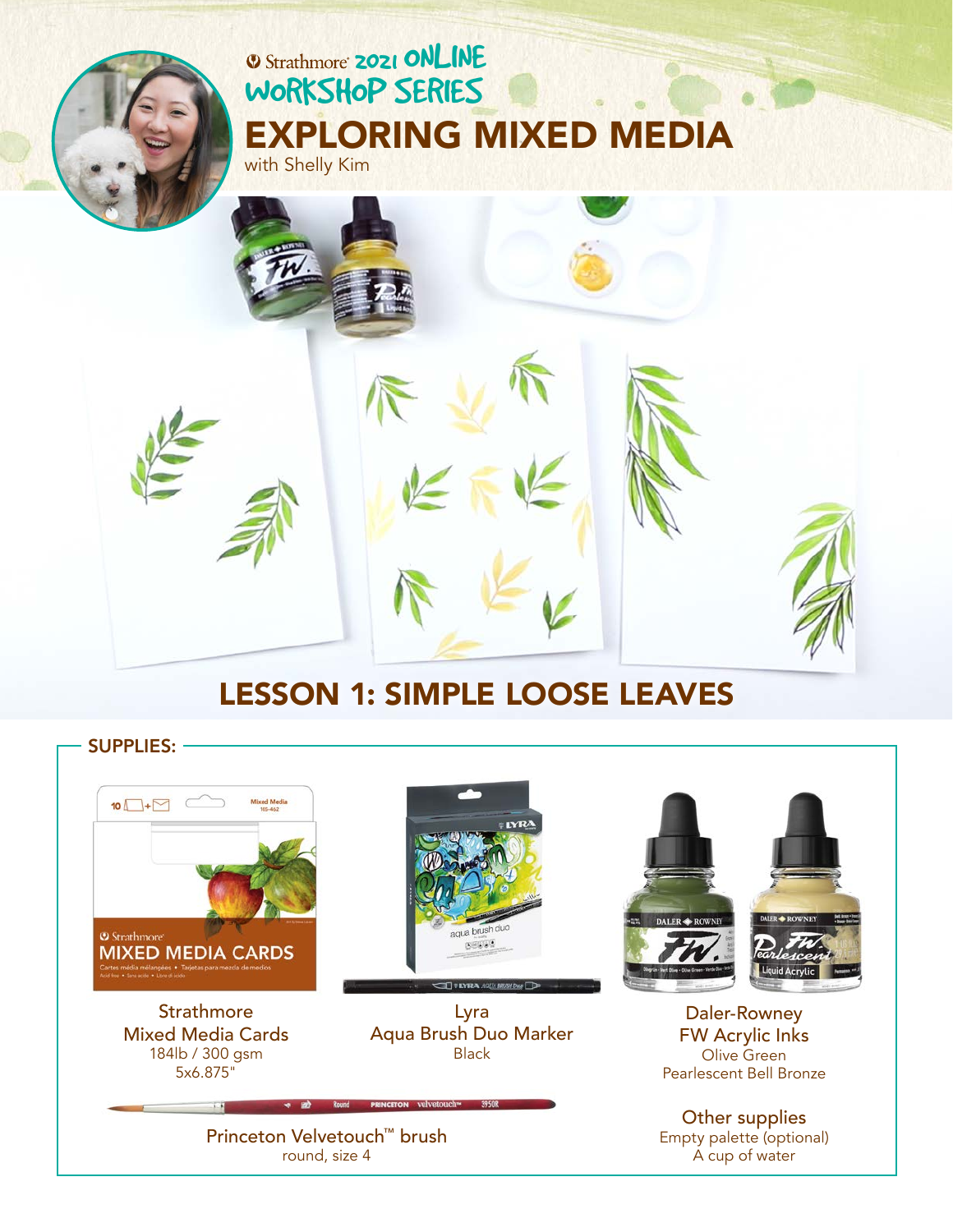

## STEP 1:

Using the Olive Green color, make a light upstroke using the tip of the paint brush, this will form the stem for the leaves.





STEP 2: Use the belly of the paintbrush to create a half oval shape.

STEP 3: Make another half oval shaped stroke starting at the bottom of the first oval shape.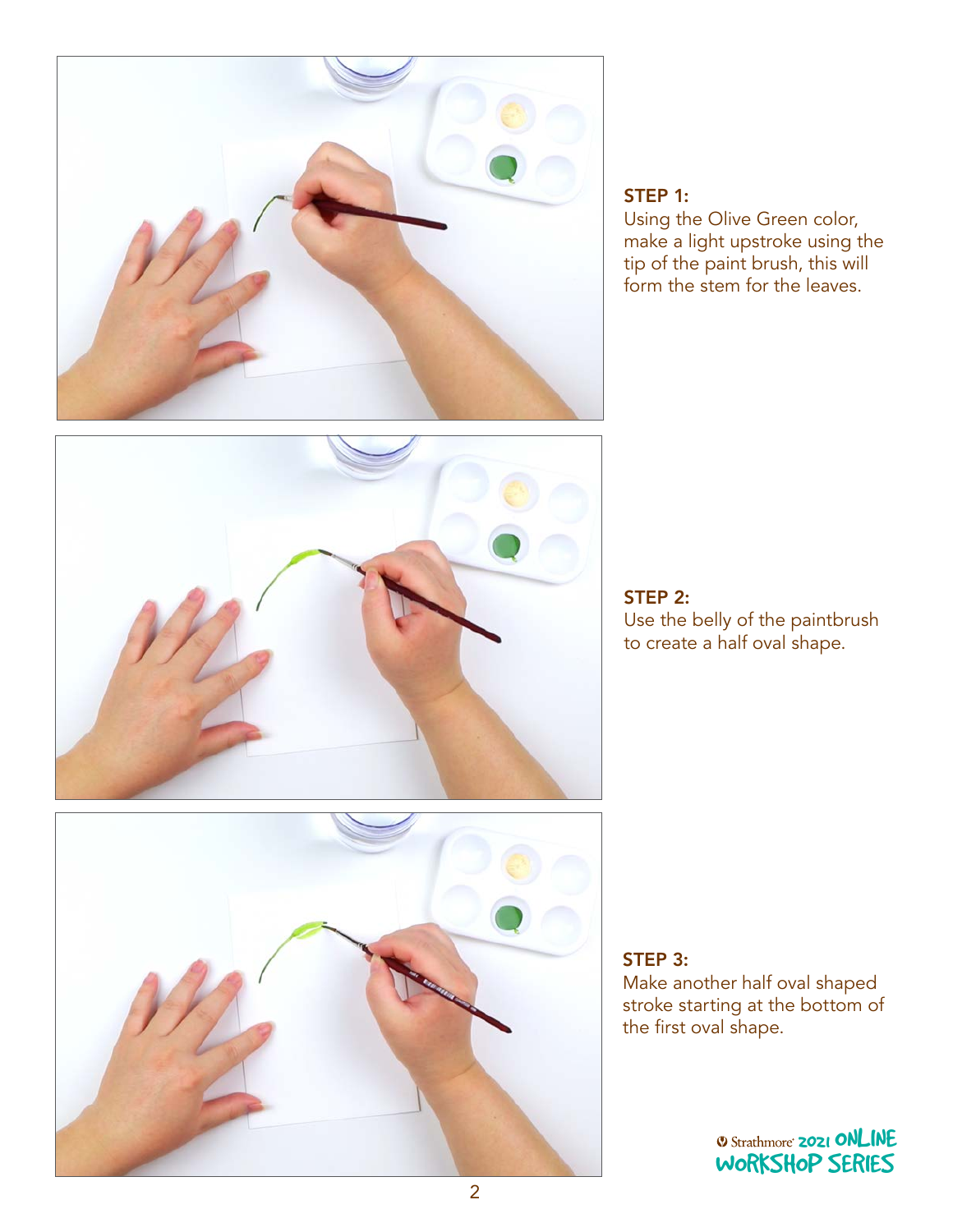

#### STEP 4:

Where the two oval shapes meet, extend the tip to determine the direction of the leaf.

Tip: Feel free to add more pigment to the leaf if you need.



## STEP 5:

To paint the remaining leaves, pick a side of the stem and start with a light upstroke. Follow the light upstroke with a heavy pressure upstroke under the first light stroke to create an "almond shaped" leaf. Go over the leaf back and forth to reshape it if needed.



#### STEP 6:

Rotate your art piece and begin painting the remaining leaves on the other side of the stem using the same techniques from step 5.

Tip: Don't worry about lining up the leaves on both sides of the stem, leaves are not always symmetrical.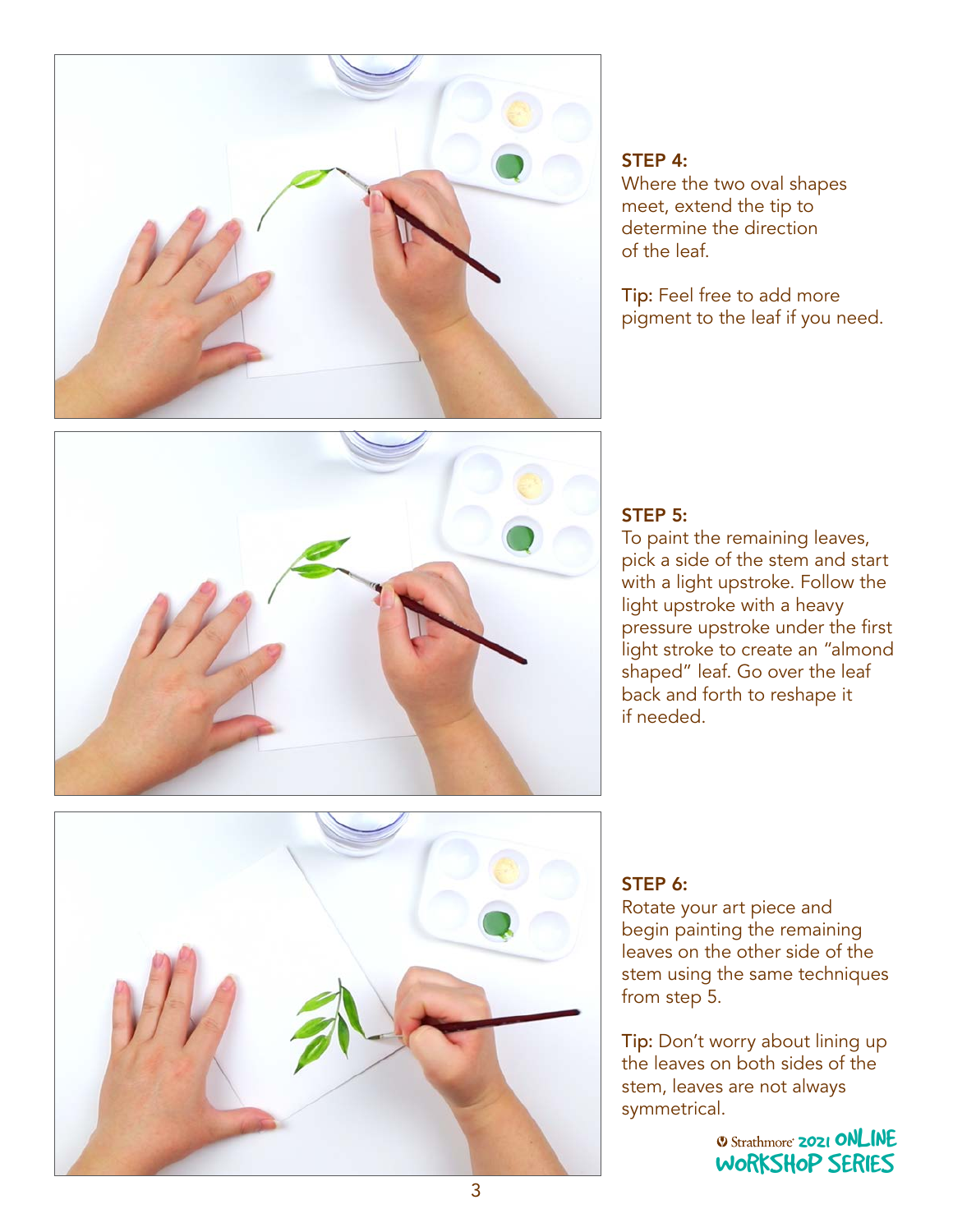

### STEP 7:

Once you are satisfied with your previous leaves, rotate the piece and begin painting another set of leaves using steps 1-5. This time, make the leaves a little bit longer than the first set of leaves by using less pressure and extending your brush strokes farther.



#### STEP 8:

Rotate your art piece and use the same technique to complete the leaves on the other side of the stem.



#### SIMPLE LEAF PATTERN STEP 1:

Using the same techniques from the "Simple Loose Leaves Illustration," start this project by making your first set of leaves in the top left-hand corner. This time rotate your art piece in different directions when m amerent allections when<br>painting the other sets of leaves panting the stretch series of the series and to create a fun pattern. Just have fun with it!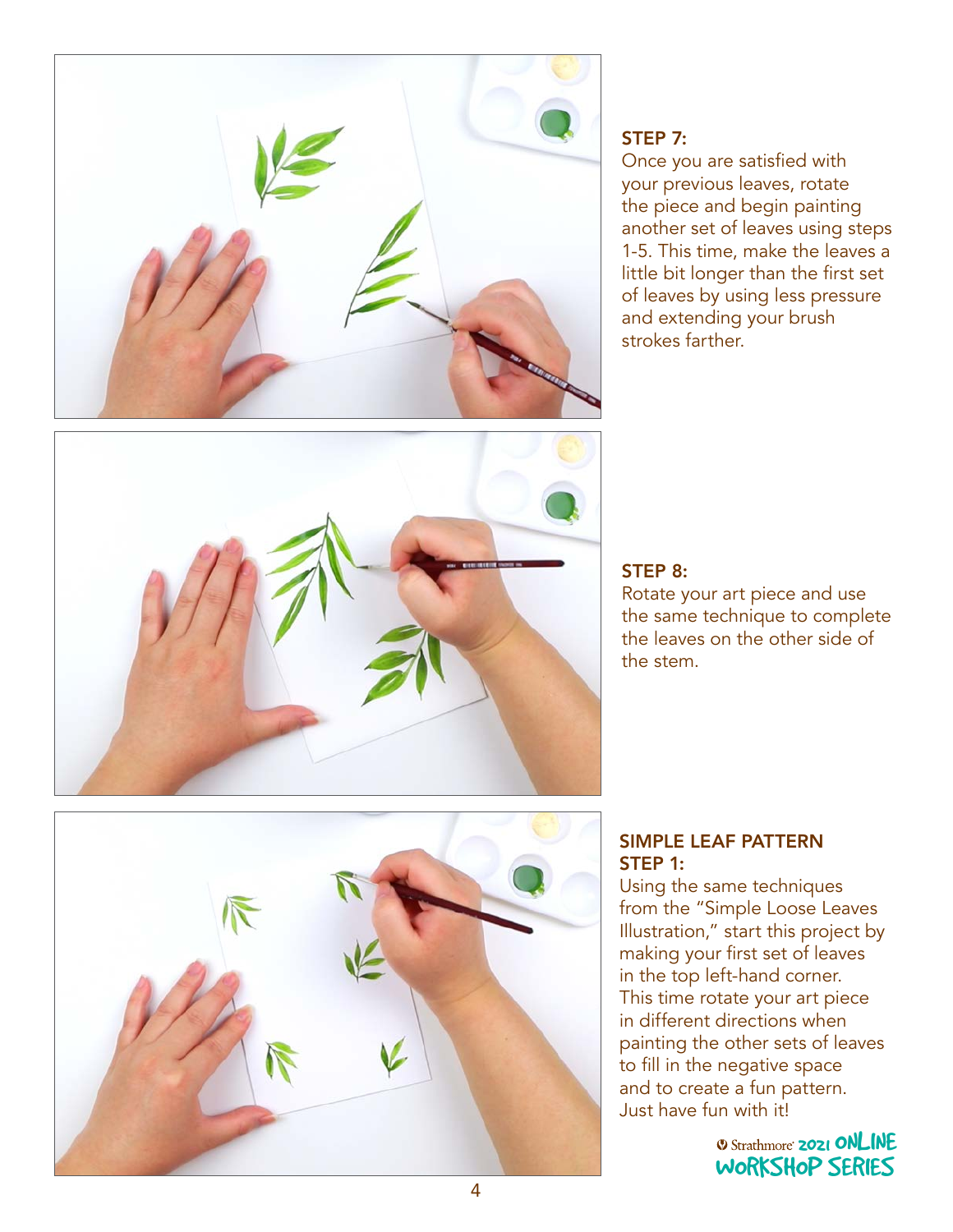

## STEP 2:

Create some contrast in this pattern by using another color (gold in this case) to make more sets of leaves, while also painting some half leaves on the edges of the paper to complete it. Remember to take your time, have fun and enjoy the process.

Tip: If you have small spaces, feel free to create a branch with 3 or fewer leaves.



#### SIMPLE LEAF WREATH STEP 1:

Start by tracing out a circle using pencil. Paint the first stem on the upper left-hand side. Use the same techniques from the previous projects to paint the leaves on the stem.



STEP 2: Repeat step 1 but on the bottom part of the wreath.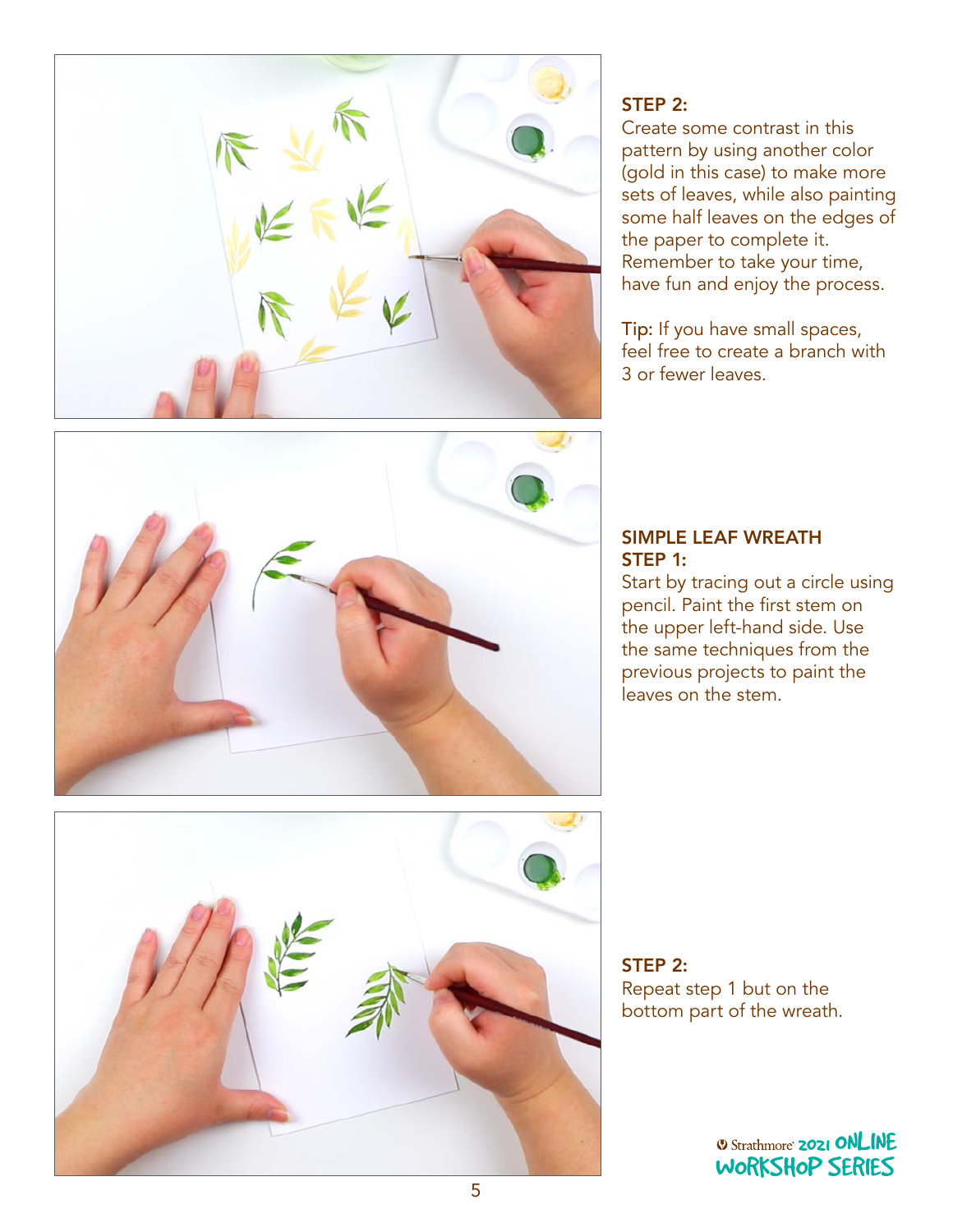

#### LEAF BORDER ILLUSTRATION STEP 1:

Using the previous techniques to paint the loose leaves, paint the stems starting from the upper left-hand corner. Under that set of leaves, paint another set.



## STEP 2:

Paint more leaves coming from the bottom right hand side area.

Tip: provide some contrast using different amounts of pigment in the leaves.



## STEP 3:

Optional: Once the paint has fully dried, use a brush pen to create outlines for some of the leaves which are offset from the<br>leaves themselves. leaves themselves.  $\mathbb{R}$  series series series series series series series series series series series series series series series series series series series series series series series series series series series series series series se